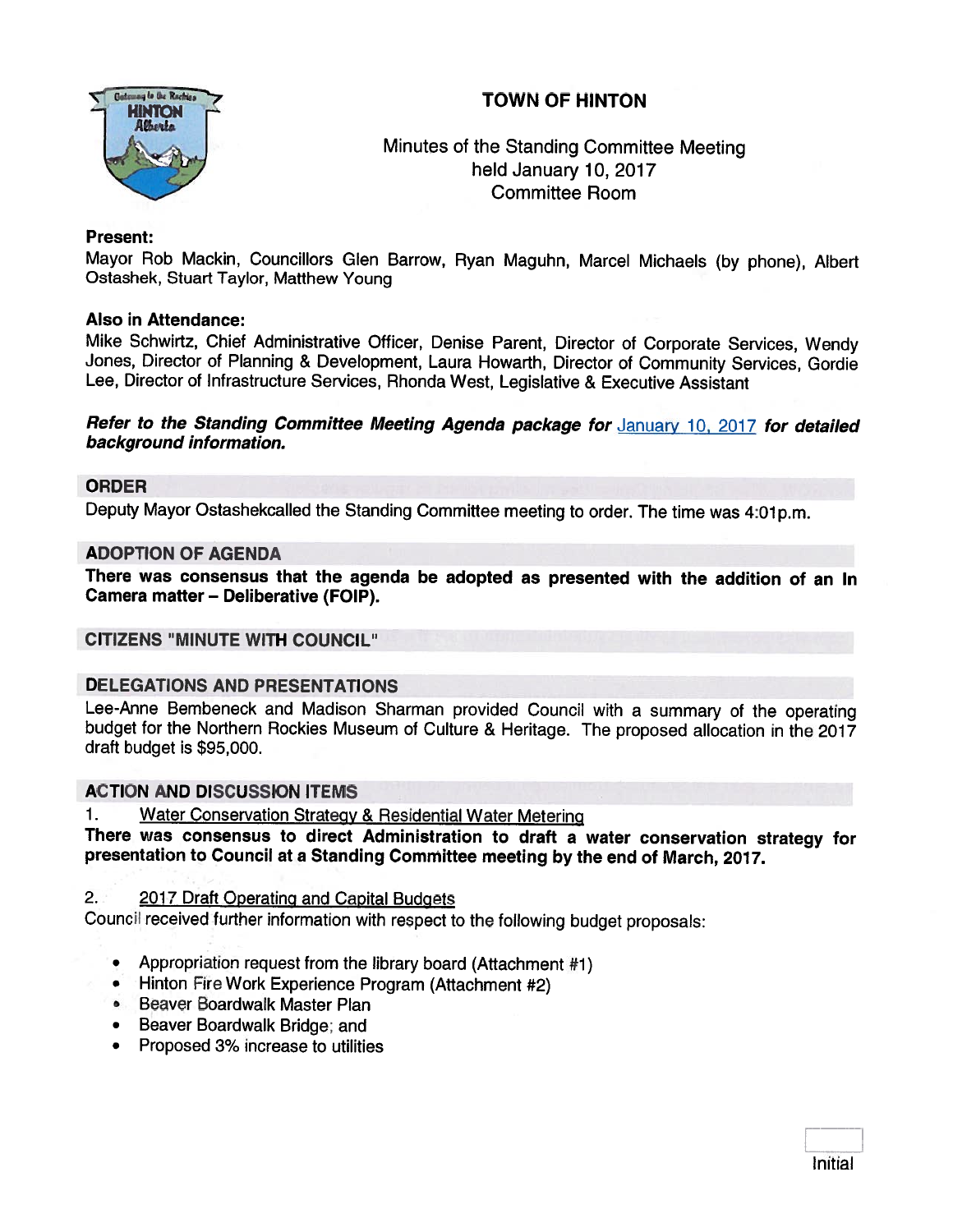Town of Hinton APPROVED Standing Committee Meeting Minutes— January 10, 2017 Page  $|2|$ 

> There was consensus to direct Administration to reduce the Council Contingency Fund from \$80,000 to \$40,000.

> MAGUHN - That the time for the Standing Committee meeting be extended beyond <sup>3</sup> hours. CARRIED

### ADDITIONAL INFORMATION

- 1. Urgent Matters from Council
- 2. Chief Administrative Officer Status Report
- 3. Legislative and Executive Assistant Logistics Information

#### MOVE IN CAMERA

MACKIN - That the Standing Committee meeting move in camera.

The time was 7:21 p.m.

BARROW - That Standing Committee meeting revert to regular session.

CARRIED

CARRIED

CARRIED

The time was 10:07 p.m.

There was consensus to direct Administration to set the library appropriation at \$475,000 for the next 3 years.

There was consensus to direct Administration to set the 2017 allocation for the new museum at \$45,000.

There was consensus to direct Administration to remove the Enhancement to the Fire Rescue Work Experience Program (\$37,500).

#### ADJOURNMENT

MICHAELS- That the Standing Committee meeting adjourn.

The time was 10:09 p.m.

Deputy Mayor

Director of Corporate Services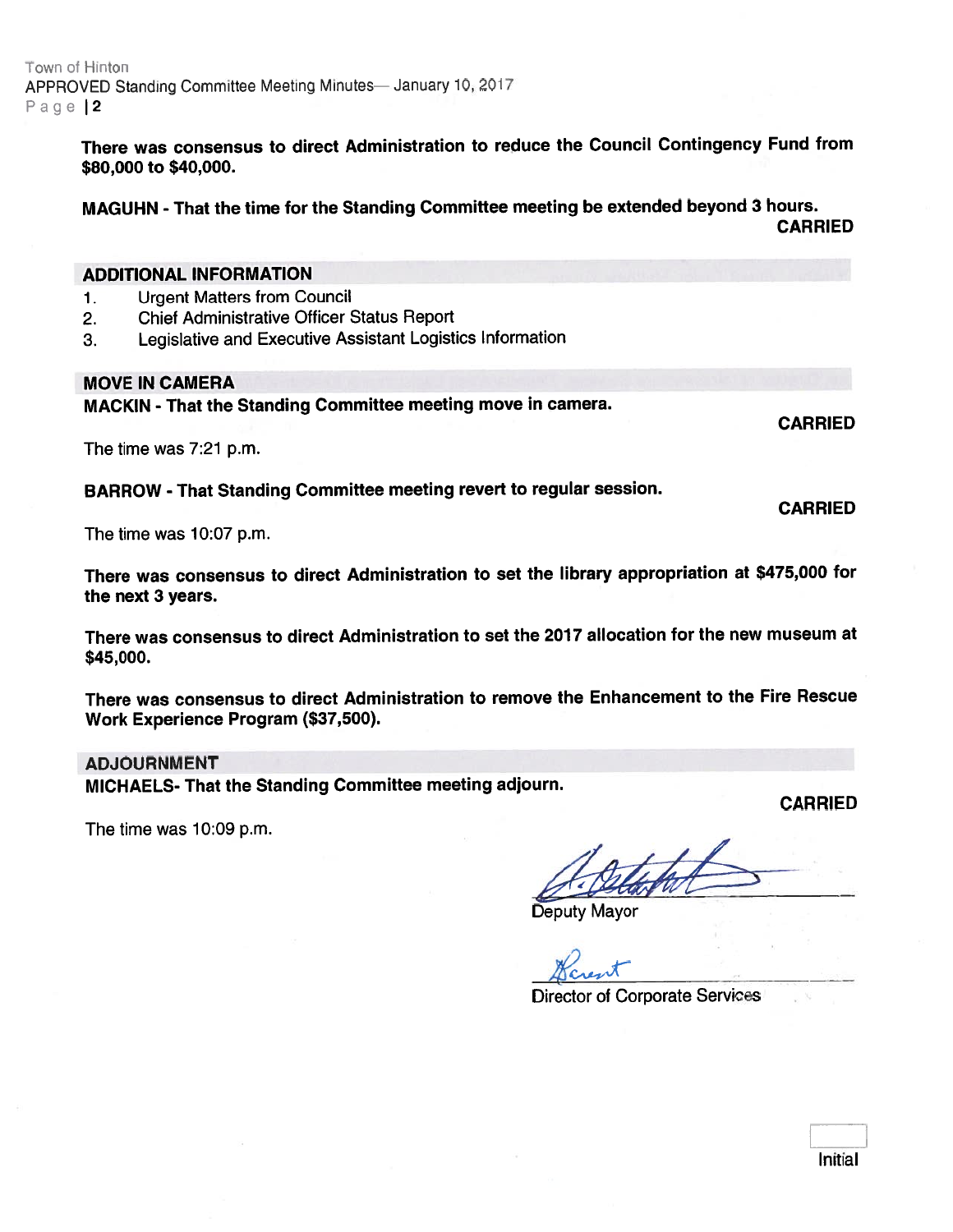$A$ Hachment #1

# fown Council Standing Committee Information January 10, 2017

Since our presentation to Council on November  $8<sup>th</sup>$  we have been working on our year end statistical report to Municipal Affairs and would like to share those preliminary results with you.

 $^{\prime}$ 

In <sup>2016</sup> our preliminary results show that we had an increase of 24% in library use overall. Based on these preliminary results the Library remains very relevant to the community in this digital era as 26% of library use is based on meeting patrons digital needs.

The increase of 24% overall library use is the result of many factors. There were more physical and virtual visits to the Library. We had increased circulation of physical and virtual library materials. We implemented free Library cards for children and seniors. And we worked hard to increase use of the Library among low income citizens.

The Library board and staff continue to focus on moving from <sup>a</sup> traditional library to <sup>a</sup> community led library using community engagement models such as developing the collection with patron input, doing outreach in the community and creating <sup>a</sup> community led Plan of Service for 2016-2019.

As well, in December we completed our Annual Patron Survey and we would like to let council know about several of those preliminary results. 90% of our patrons are completely satisfied or very satisfied with the Library. 14% of our patrons have an annual household income of \$25,000 or less.

|                            | 2014    | 2015    | 2016    |
|----------------------------|---------|---------|---------|
| Circulation                | 43,990  | 47,311  | 51,322  |
| Virtual circulation        | 3,790   | 6,496   | 9,797   |
| Help questions             | 3,450   | 2,900   | 8,164   |
| In person visits           | 34,400  | 34,500  | 39,416  |
| Virtual visits             | 13,202  | 14,115  | 18,644  |
| In house material use      | 7,450   | 5,050   | 8,060   |
| Program/event attendance   | 4,781   | 5,538   | 5,232   |
| Computer use (in house)    | 4,750   | 3,163   | 3,977   |
| Computer – wireless access |         |         | 2720    |
| <b>TOTAL</b>               | 115,813 | 119,073 | 147,332 |

We are providing the usage breakdown that is based on our year end report to Municipal Affairs in the following chart for your review.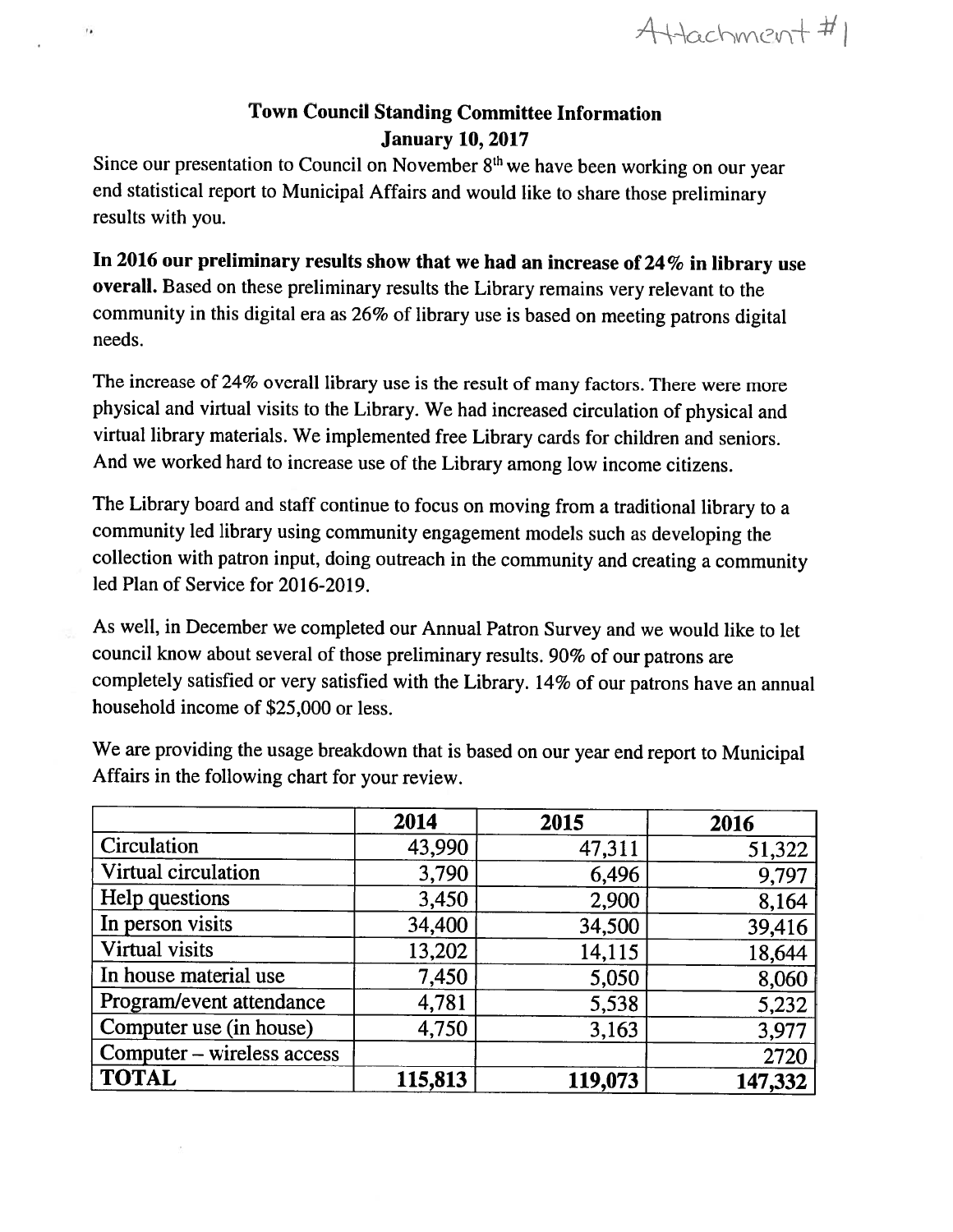$\epsilon^{\mu}$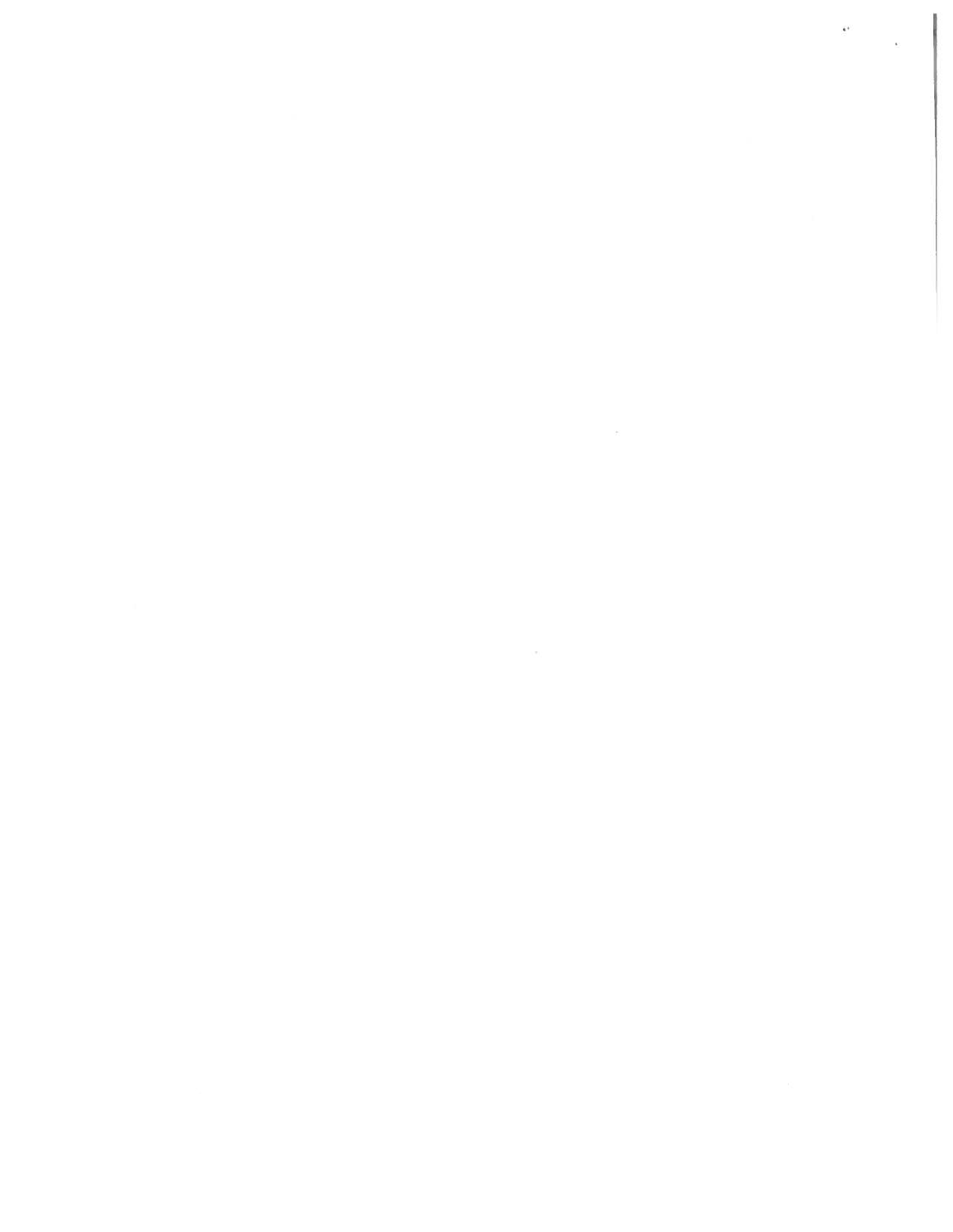# Hinton Municipal Library <sup>2017</sup> Municipal Appropriation request follow up Presented to Standing Committee — January 10, <sup>2017</sup>

## Has the Municipal Appropriation request changed since the Library Board first presented to Council? Is it still a 1% increase?

The <sup>2017</sup> Municipal Appropriation request that the Library Board made was for \$494,155. This is still the amount that they are requesting from Council.

The 2017 Municipal Appropriation request is a 1% increase over the 2016 Municipal Appropriation (\$489,262 + 1% = \$494,154.62). Increasing the Municipal Appropriation by 1% adds \$4,893 more to the Library's operating budget.

The total <sup>2017</sup> Library operating budget is \$639,753, which is about <sup>a</sup> 5.42% increase over the 2016 Library operating budget (\$606,891 + 5.42% = \$639,784.49). The overall increase to the total operating budget is due to several factors:

- Changes to grants the library receives
- Anticipated donations and fundraising for special projects
- Transfers from capital reserves for equipment replacements

The Library's operating budget is attached for review. It is a 5-year budget projection (2017-2021) and includes the <sup>2016</sup> budget. Only the <sup>2017</sup> budget has been approved by the Library Board. The Municipal Appropriation request is highlighted in green.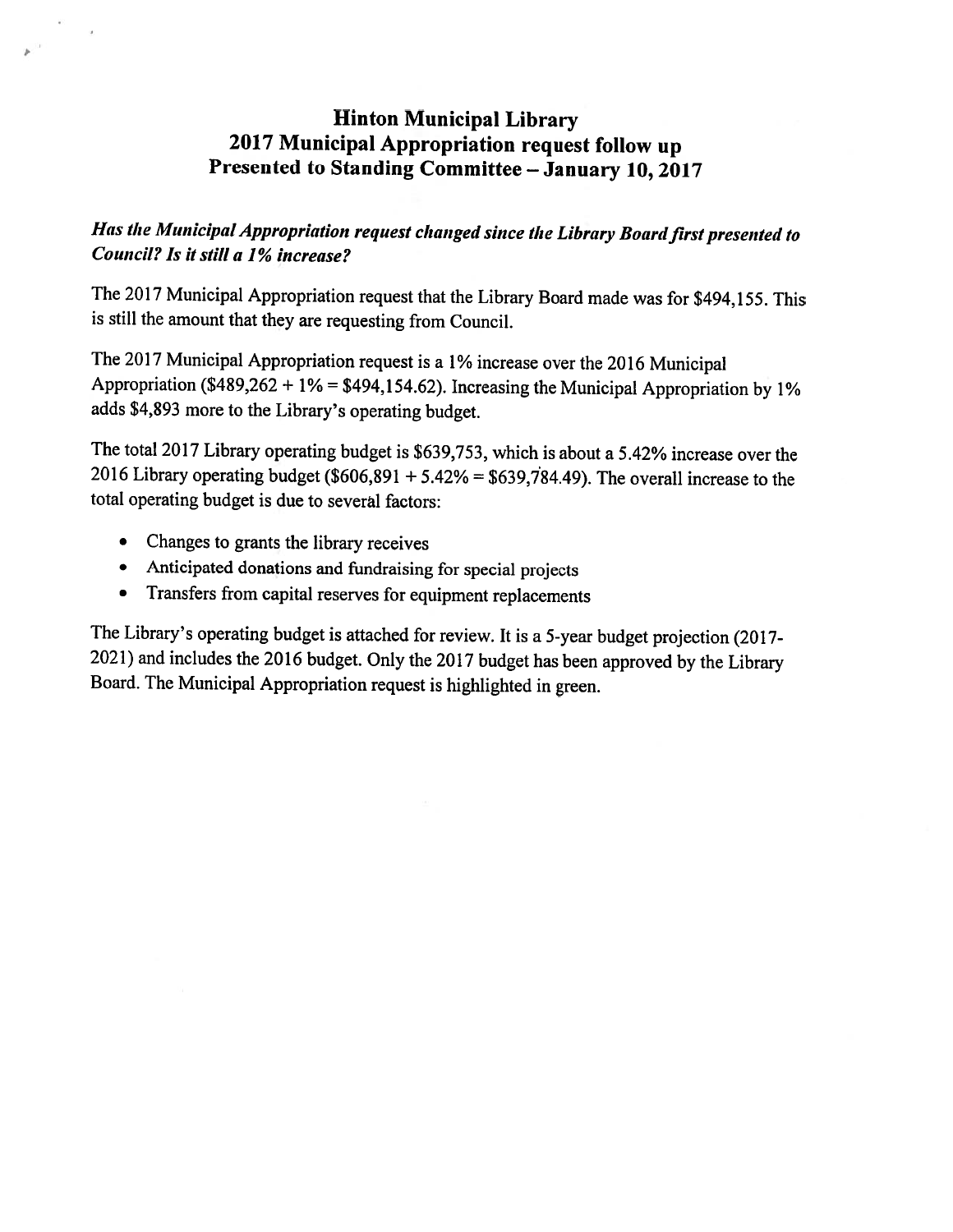| 2017 approved by Library Board Oct 24, 2016<br>2017 Draft Budget - 5 year budget projection       | <b>2016</b>      | 2017             | 8102                | 2019                                                                                                                                                                                                                                                                                                    | 2020                                                                                                                                                                                                                                                                                                                            | 2021                             |
|---------------------------------------------------------------------------------------------------|------------------|------------------|---------------------|---------------------------------------------------------------------------------------------------------------------------------------------------------------------------------------------------------------------------------------------------------------------------------------------------------|---------------------------------------------------------------------------------------------------------------------------------------------------------------------------------------------------------------------------------------------------------------------------------------------------------------------------------|----------------------------------|
| <b>HENENUE</b>                                                                                    |                  |                  |                     |                                                                                                                                                                                                                                                                                                         |                                                                                                                                                                                                                                                                                                                                 |                                  |
| Sale of Goods & Services                                                                          | 21,000           | 16,000           | 10,000              |                                                                                                                                                                                                                                                                                                         | 1 0 0 0 0<br>0 0 0 0 0 0 0<br>0 0 0 0 0 0 0<br>0 0 0 0 0 0                                                                                                                                                                                                                                                                      | 10,000<br>47,200                 |
| Provincial Grant - Public Library Services Branch<br>Yellowhead County Library Board Contribution | 54,529<br>42,000 | 47,048<br>52,725 | 52,725<br>46,500    | 10,000<br>46,340<br>52,725                                                                                                                                                                                                                                                                              |                                                                                                                                                                                                                                                                                                                                 |                                  |
| Donations/Fundraising for Plan of Service special projects                                        | $\circ$          | 1,500            | <b>009'L</b>        | $1,500$<br>2,000<br>225                                                                                                                                                                                                                                                                                 |                                                                                                                                                                                                                                                                                                                                 | $\vec{a}$                        |
| Sponsorship and/or Grants                                                                         | $\circ$          | 0091             | 1,750               |                                                                                                                                                                                                                                                                                                         |                                                                                                                                                                                                                                                                                                                                 |                                  |
| <b>Archives Revenue</b>                                                                           | $\circ$          | <b>225</b>       | 225                 |                                                                                                                                                                                                                                                                                                         |                                                                                                                                                                                                                                                                                                                                 |                                  |
| <b>Archives Grants</b>                                                                            | $\circ$          | $\circ$          | $\circ$             |                                                                                                                                                                                                                                                                                                         |                                                                                                                                                                                                                                                                                                                                 |                                  |
| Transfer from Operating Reserve                                                                   | $\circ$          | $\circ$          | 2,500               |                                                                                                                                                                                                                                                                                                         |                                                                                                                                                                                                                                                                                                                                 |                                  |
| Transfer from Capital Reserve                                                                     | $\circ$          | 26,500           | 11,500              | $\frac{21,500}{100}$                                                                                                                                                                                                                                                                                    |                                                                                                                                                                                                                                                                                                                                 |                                  |
| <b>Bank Interest</b>                                                                              | $\vec{B}$        | $\vec{p}$        | 100                 |                                                                                                                                                                                                                                                                                                         | $\frac{50,000}{162,185}$<br>$\frac{509,129}{509,129}$                                                                                                                                                                                                                                                                           |                                  |
| <b>SUBTOTAL REVENUE</b>                                                                           | 117,629          | 145,598          | 126,800             | $\frac{134,390}{504,088}$ 504,088                                                                                                                                                                                                                                                                       |                                                                                                                                                                                                                                                                                                                                 |                                  |
| <b>MUNICIPAL APPROPRIATION</b>                                                                    | 489,262          | 494,155          | 499,097             |                                                                                                                                                                                                                                                                                                         |                                                                                                                                                                                                                                                                                                                                 |                                  |
| <b>TOTAL REVENUE</b>                                                                              | 606,891          | 639,753          | 625,897             |                                                                                                                                                                                                                                                                                                         |                                                                                                                                                                                                                                                                                                                                 |                                  |
| <b>LIBRARY BOARD</b><br>EXPENDITURES                                                              |                  |                  |                     |                                                                                                                                                                                                                                                                                                         |                                                                                                                                                                                                                                                                                                                                 |                                  |
| Conference fees                                                                                   | 1,000            | 0001             | 0001                |                                                                                                                                                                                                                                                                                                         |                                                                                                                                                                                                                                                                                                                                 | 1,900<br>1,900                   |
| Travel & Expenses                                                                                 | 1,000            | 1,500            | 1,600               |                                                                                                                                                                                                                                                                                                         | 1,000<br>0001                                                                                                                                                                                                                                                                                                                   |                                  |
| Food & Beverage                                                                                   | <b>900</b>       | $\circ$          | $\circ$             | $1.79000$<br>$1.79000$<br>$1.8000$                                                                                                                                                                                                                                                                      |                                                                                                                                                                                                                                                                                                                                 |                                  |
| Plan of Service special projects                                                                  | O                | 3,519            | 3,000               |                                                                                                                                                                                                                                                                                                         |                                                                                                                                                                                                                                                                                                                                 |                                  |
| <b>TOTAL LIBRARY BOARD</b>                                                                        | 2,500            | 6'018            | <b>5,600</b>        |                                                                                                                                                                                                                                                                                                         | 2,800                                                                                                                                                                                                                                                                                                                           | 2,900                            |
| <b>LIBRARY ADMINISTRATION</b>                                                                     |                  |                  |                     |                                                                                                                                                                                                                                                                                                         |                                                                                                                                                                                                                                                                                                                                 |                                  |
| Salaries                                                                                          | 136,405          | 141,540          | 142,955             |                                                                                                                                                                                                                                                                                                         |                                                                                                                                                                                                                                                                                                                                 | 147,282<br>33,876                |
| Benefits                                                                                          | 27,281           | 32,554           | 32,880              |                                                                                                                                                                                                                                                                                                         |                                                                                                                                                                                                                                                                                                                                 |                                  |
| Recruitment cost                                                                                  | 0001             | $\circ$          | $\circ$             |                                                                                                                                                                                                                                                                                                         |                                                                                                                                                                                                                                                                                                                                 |                                  |
| Travel & Expenses                                                                                 | 2,500            | 4,000            | 3,000               |                                                                                                                                                                                                                                                                                                         |                                                                                                                                                                                                                                                                                                                                 |                                  |
| Telephone                                                                                         | 7,000            | 7,070            | 7,140               |                                                                                                                                                                                                                                                                                                         |                                                                                                                                                                                                                                                                                                                                 |                                  |
| Professional memberships                                                                          | 0001             | 0001             | 0001                |                                                                                                                                                                                                                                                                                                         |                                                                                                                                                                                                                                                                                                                                 | 4,000<br>7,357<br>2,500<br>2,500 |
| Audit                                                                                             | 2,250            | $\circ$          | 2,500               |                                                                                                                                                                                                                                                                                                         |                                                                                                                                                                                                                                                                                                                                 |                                  |
| Yellowhead Regional Library membership                                                            | 41,452           | 40,850           | 40,850              | $\begin{array}{cccc} 144.33 & 4 & 7 & 7 & 4 & 83 \\ 33 & 20 & 24 & 1 & 1 & 1 & 1 & 1 \\ 43 & 20 & 20 & 24 & 25 & 25 & 25 \\ 50 & 25 & 25 & 25 & 25 & 25 & 25 \\ 6 & 25 & 25 & 25 & 25 & 25 & 25 \\ 75 & 25 & 25 & 25 & 25 & 25 & 25 \\ 85 & 25 & 25 & 25 & 25 & 25 & 25 \\ 95 & 25 & 25 & 25 & 25 & 25$ | $\begin{array}{cccc} 445.829 \\ 445.824 \\ 45.940 \\ -1.740 \\ -1.740 \\ -1.740 \\ -1.850 \\ -1.850 \\ -1.850 \\ -1.850 \\ -1.850 \\ -1.850 \\ -1.850 \\ -1.850 \\ -1.850 \\ -1.850 \\ -1.850 \\ -1.850 \\ -1.850 \\ -1.850 \\ -1.850 \\ -1.850 \\ -1.850 \\ -1.850 \\ -1.850 \\ -1.850 \\ -1.850 \\ -1.850 \\ -1.850 \\ -1.85$ | 40,850                           |
| Contract services                                                                                 | 12,000           | 6,000            | 6,050               |                                                                                                                                                                                                                                                                                                         |                                                                                                                                                                                                                                                                                                                                 | 0079                             |
| Maintenance equipment                                                                             | $\frac{1}{2}$    | 25,500           | 11,525              |                                                                                                                                                                                                                                                                                                         |                                                                                                                                                                                                                                                                                                                                 | 20,800                           |
| Supernet installation                                                                             |                  |                  | $\frac{0}{247,900}$ |                                                                                                                                                                                                                                                                                                         |                                                                                                                                                                                                                                                                                                                                 |                                  |
| <b>TOTAL LIBRARY ADMINISTRATION</b>                                                               | 231,288          | 258,514          |                     | 257,306                                                                                                                                                                                                                                                                                                 | 289,254                                                                                                                                                                                                                                                                                                                         | 263,865                          |

ÿ

 $\tilde{\epsilon}$ 

 $\bar{\kappa}$  $\tilde{\lambda}$ 

 $\bar{\mathbf{t}}$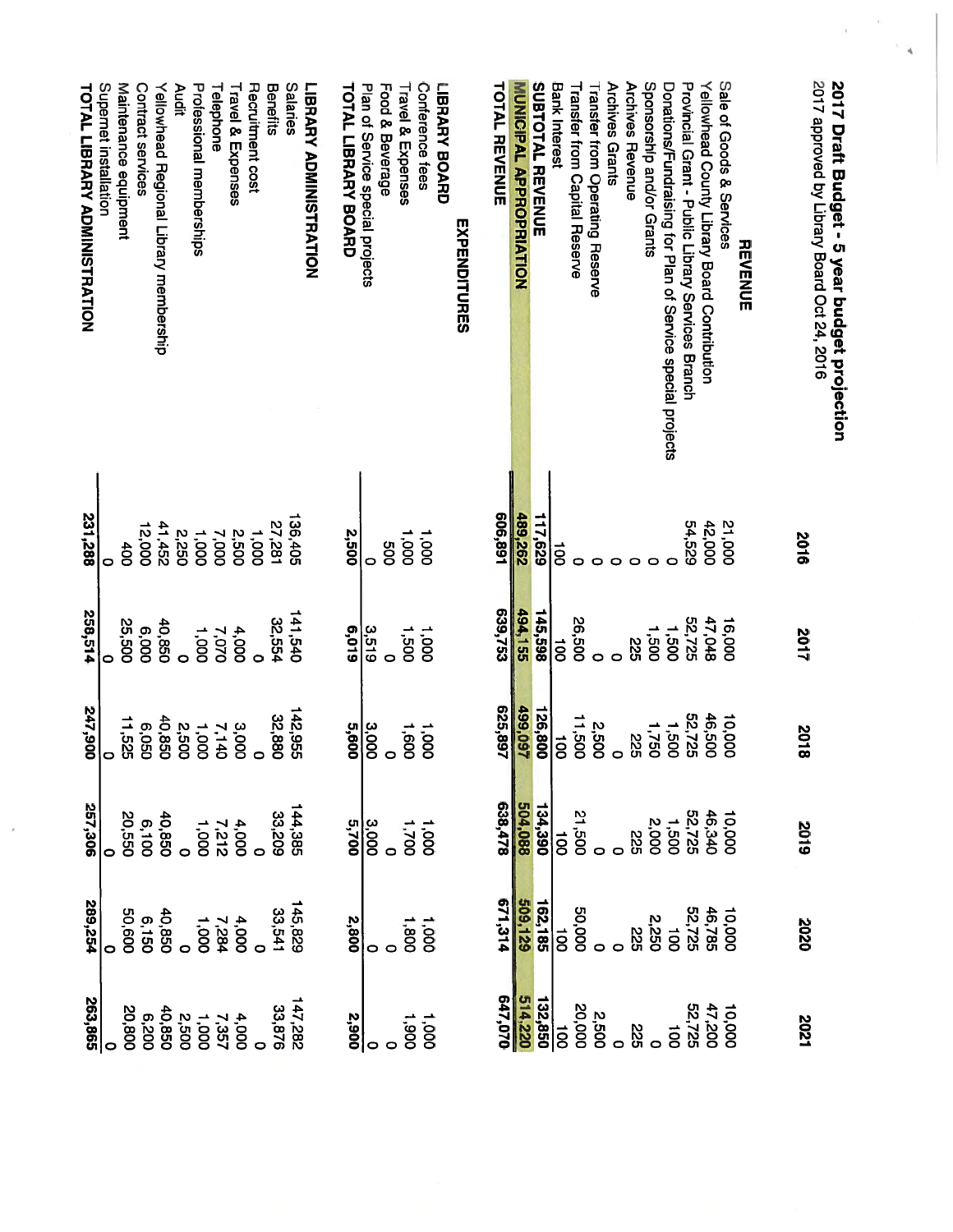| <b>TOTAL LIBRARY RESERVES</b> | Library Capital Reserve | Library Operating Reserve | Budget surplus/deficit | <b>TOTAL LIBRARY OPERATING EXPENDITURES</b> | <b>TOTAL CAPITAL RESERVE</b> | Capital reserve<br><b>TRANSFER TO CAPITAL RESERVE</b> | <b>TOTAL ARCHIVES</b> | Supplies          | <b>ARCHIVES</b><br>Travel & Expenses | TOTAL ARCHIVES                    | Collection materials (new, lost, and processing supplies) | Subscriptions | COLLECTION | <b>TOTAL LIBRARY OPERATION</b> | Town equipment (Town car) | Bank charges | Office supplies      | Food & Beverage | Rented equipment (Xerox lease) | Programming | Outreach | Insurance    | Advertising & Marketing | Postage & Freight | Travel & Expenses                                                                                | Benefits | Wages - contract staff | Wages - overtime union staff | Wages - union staff | <b>LIBRARY OPERATION</b> |
|-------------------------------|-------------------------|---------------------------|------------------------|---------------------------------------------|------------------------------|-------------------------------------------------------|-----------------------|-------------------|--------------------------------------|-----------------------------------|-----------------------------------------------------------|---------------|------------|--------------------------------|---------------------------|--------------|----------------------|-----------------|--------------------------------|-------------|----------|--------------|-------------------------|-------------------|--------------------------------------------------------------------------------------------------|----------|------------------------|------------------------------|---------------------|--------------------------|
| 116,560                       | 77,682                  | 38,878                    | $\circ$                | 606,891                                     | 20,000                       | 20,000                                                | 4,500                 | $\frac{1.500}{1}$ | 3,000                                | 27,562                            | 26,062                                                    | 0091          |            | 321,041                        | 542                       | 928          | 6,000                | 800             | 4,500                          | 4,250       | 4,250    | 2,295        | 4,000                   | 700               | 2,500                                                                                            | 49,419   | 2,720                  | 2,000                        | 236,539             |                          |
| 119,247                       | 89,296                  | 49,951                    | 421                    | 639,332                                     | 16,000                       | 16,000                                                | 009'9                 | 009               | 6,000                                | 27,260                            | 26,260                                                    | 0001          |            | 325,039                        | 099                       | 534          | 5,050                | $\circ$         | 4,545                          | 5,000       | 3,000    | <b>S66'1</b> | 4,000                   | 805               | 2,500                                                                                            | 47,760   | 000'6                  | 2,000                        | 238,200             |                          |
| 121,247                       | 73,796                  | 47,451                    | 385                    | 625,512                                     | 16,000                       | 16,000                                                | 2,005                 | gog               | 1,500                                | 27,524                            | 26,524                                                    | 0001          |            | 326,483                        | ប្លា                      | 843          | 5,050                | $\circ$         | 4,590                          | 5,000       | 3,000    | 2,015        | 4,000                   | $\frac{9}{10}$    | 1,000                                                                                            | 48,238   | 000'6                  | 2,000                        | 240,582             |                          |
|                               | 88,296<br>115,747       | 47,451                    | 393                    | 638,085                                     |                              | 16,000<br>16,000                                      | 019                   | 019               |                                      |                                   | $\frac{1,000}{27,763}$                                    |               |            | 330,806                        | 99                        |              | $\frac{5}{8}$<br>851 |                 |                                |             |          |              |                         |                   | $48.0$<br>$500$<br>$600$<br>$600$<br>$600$<br>$600$<br>$600$<br>$600$<br>$600$<br>$600$<br>$600$ |          | 9,000                  | 2,000                        | 242,988             |                          |
| $\frac{34,296}{81,747}$       |                         | 47,451                    | 350                    | 670,964                                     | 16,000<br>16,000             |                                                       | 2,015                 | 1,500<br>1515     |                                      | $\frac{1,000}{27,085}$<br>28,085  |                                                           |               |            | 332,81C                        | <b>199</b>                |              |                      |                 |                                |             |          |              |                         |                   |                                                                                                  |          |                        | 245,418<br>2000              |                     |                          |
| 30,296<br>75,247              |                         | 44,951                    | 331                    | 646,739                                     | 16,000<br>16,000             |                                                       | $\frac{250}{20}$      |                   |                                      | $\frac{27,463}{28,463}$<br>28,463 |                                                           |               |            |                                |                           |              |                      |                 |                                |             |          |              |                         |                   |                                                                                                  |          | 000'6                  | 2,000                        | 247,872             |                          |

 $\frac{1}{\sqrt{2}}$  ,  $\frac{1}{\sqrt{2}}$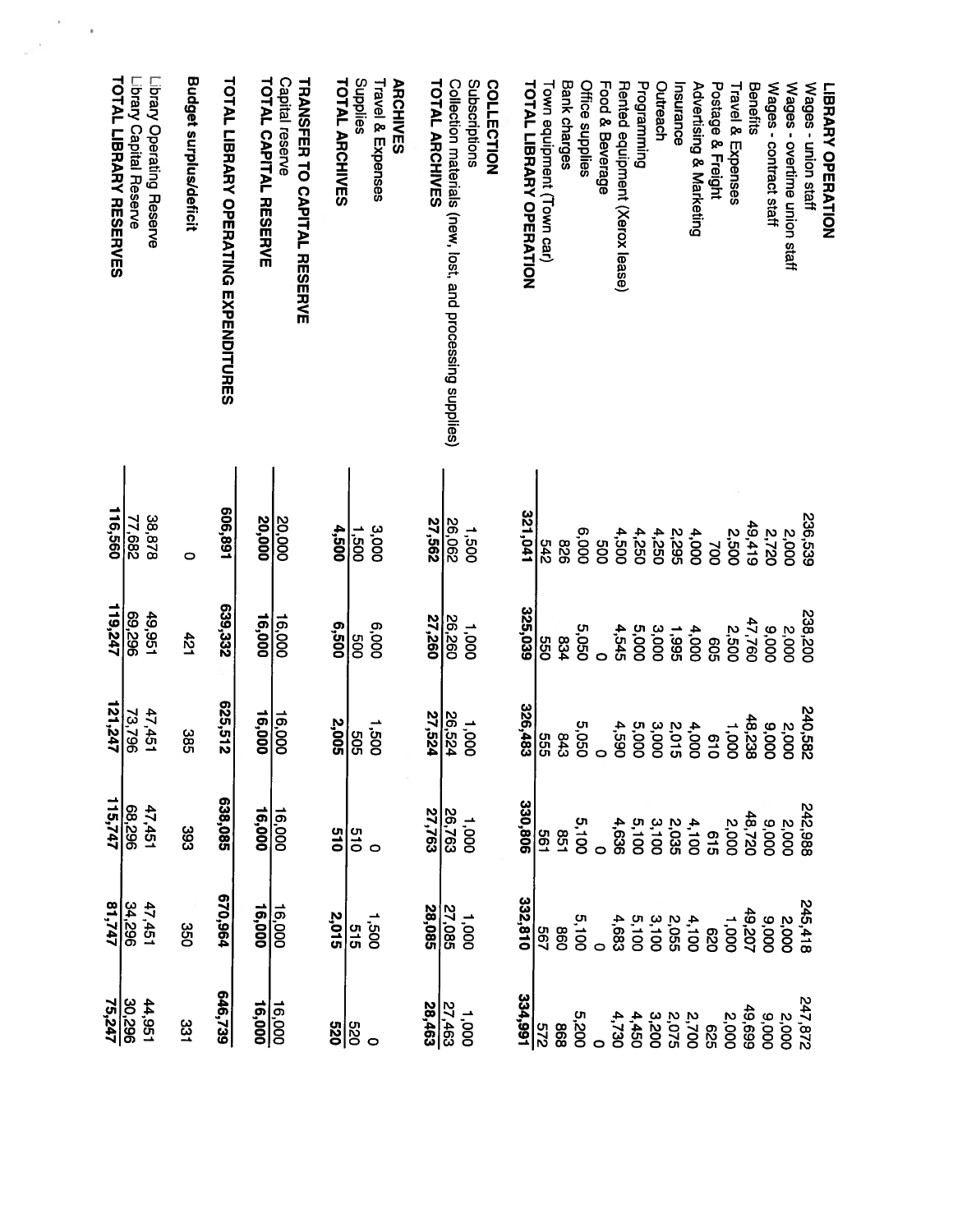# Hinton Municipal Library <sup>2017</sup> Municipal Appropriation reques<sup>t</sup> follow up Presented to Standing Committee — January 10, <sup>2017</sup>

Why is Hinton's municipal appropriation around \$60 per capita when the provincial average for libraries our size is closer to \$30 per capita?

There are three reasons why Hinton's municipal appropriation appears higher than the average:

1. What the Town directly pays for the Library facility is included in the municipal appropriation report to Municipal Affairs.

For 2017, the Municipal Appropriation reques<sup>t</sup> to Council from the Library Board is \$494,155 or \$51.26 per capita. However, the 2017 Municipal Appropriation that will be reported to Municipal Affairs will be around \$592,447 or \$61.46 per capita.

The Town directly pays \$98,292 for the Library facility. This amount is par<sup>t</sup> of the Town's maintenance budget and is not par<sup>t</sup> of the Library's operating budget, but in Hinton it gets reported to Municipal Affairs as par<sup>t</sup> of the Library's municipal appropriation.

Other municipalities may pay less for library facilities or may not report the amount they pay to Municipal Affairs. Reporting the direct paymen<sup>t</sup> amount for library facilities is up to the municipality. Because Hinton reports the cost of direct payments for the Library facility to Municipal Affairs it makes the municipal appropriation appear about \$10.20 higher per capita than other libraries our size.

2. The payment for the Town's membership in Yellowhead Regional Library is part of the Library 's municipal appropriation request.

for 2017. we anticipate that the membership paymen<sup>t</sup> to YRL will be \$40,850. This amount is set by the regional library and is billed to the Town. The Town sends this bill to the Library Board and the Library operating budget pays for this amount.

Other municipalities pay this membership fee directly out of the Town's operating budget and it is not reported to Municipal Affairs as part of the municipal appropriation. Because Hinton accounts for the payment to Yellowhead Regional Library system in the Library's operating budget, this cost is reported to Municipal Affairs and makes the municipal appropriation appear about \$4.24 higher per capita than other libraries our size.

3. Library staff are paid wages and benefits that are set by the Town's union contract and salary wage grids.

For 2017, the Library staff wages and benefits in the Library operating budget are \$461,154.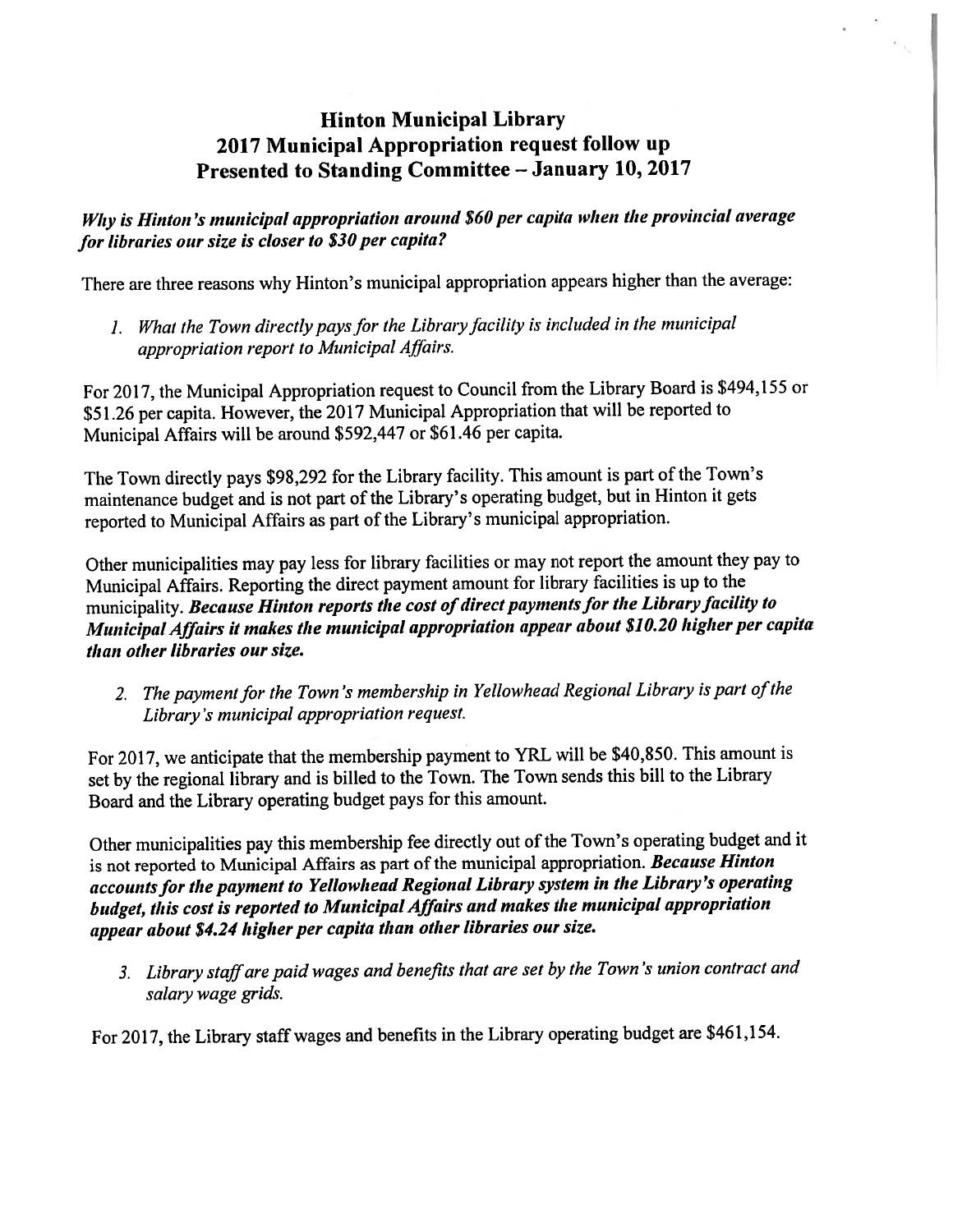The Library follows the Town's union contract. The municipal appropriation request includes <sup>a</sup> 1% wage increase for houriy staff as well as accommodation for those staff who will move 4% up the wage grids. For union staff, movement up the wage grids is dependant on hours worked.

The Library's municipal appropriation request includes an annual increase of 1% for salary staff, which is different than the proposed annual increase of 2% for Town salary staff. In addition, the Library budget is not inc movement of 4% up to the next step on wage grids based on satisfactory performance reviews.

Please note that although the Library Board highly values the Library salary staff and is very satisfied with their performance, they have made the difficult decision to freeze the Library salary staff on their wage grids

All libraries have personnel costs included in their operating budgets and municipal appropriation reports. Some libraries have union contracts and some do not. Some libraries have competitive salary wage grids and some do not. Some libraries have benefit packages and some do not. In most libraries, the Library Board sets wage grids, union contracts, and benefit packages. Because the Hinton Library Board follows the Town's union contract and pays<br>wages and benefits in accordance with the Town's rates, library personnel costs are higher than many other libraries our size. As reported to Municipal Affairs, 73.7% of Hinton Library's total expenditures are spent on library personnel costs, compared to the provincial average of 56% that other libraries spend on personnel costs.

In summary, there are three reasons why Hinton's municipal appropriation is around \$60 per capita when the provincial average for libraries our size is closer to \$30 per capita:

1. Hinton reports the cost of direct payments for the library facility as part of the municipal appropriation — many other municipalities do not

2. Hinton includes the cost of the Town's membership fee in Yellowhead Regional Library as part of the municipal appropriation request — most other municipalities do not

3. library personnel costs are higher in Hinton due to the Town's union contract, wage grids, and benefit package — most other libraries set their own union contracts, wage grids, and benefit packages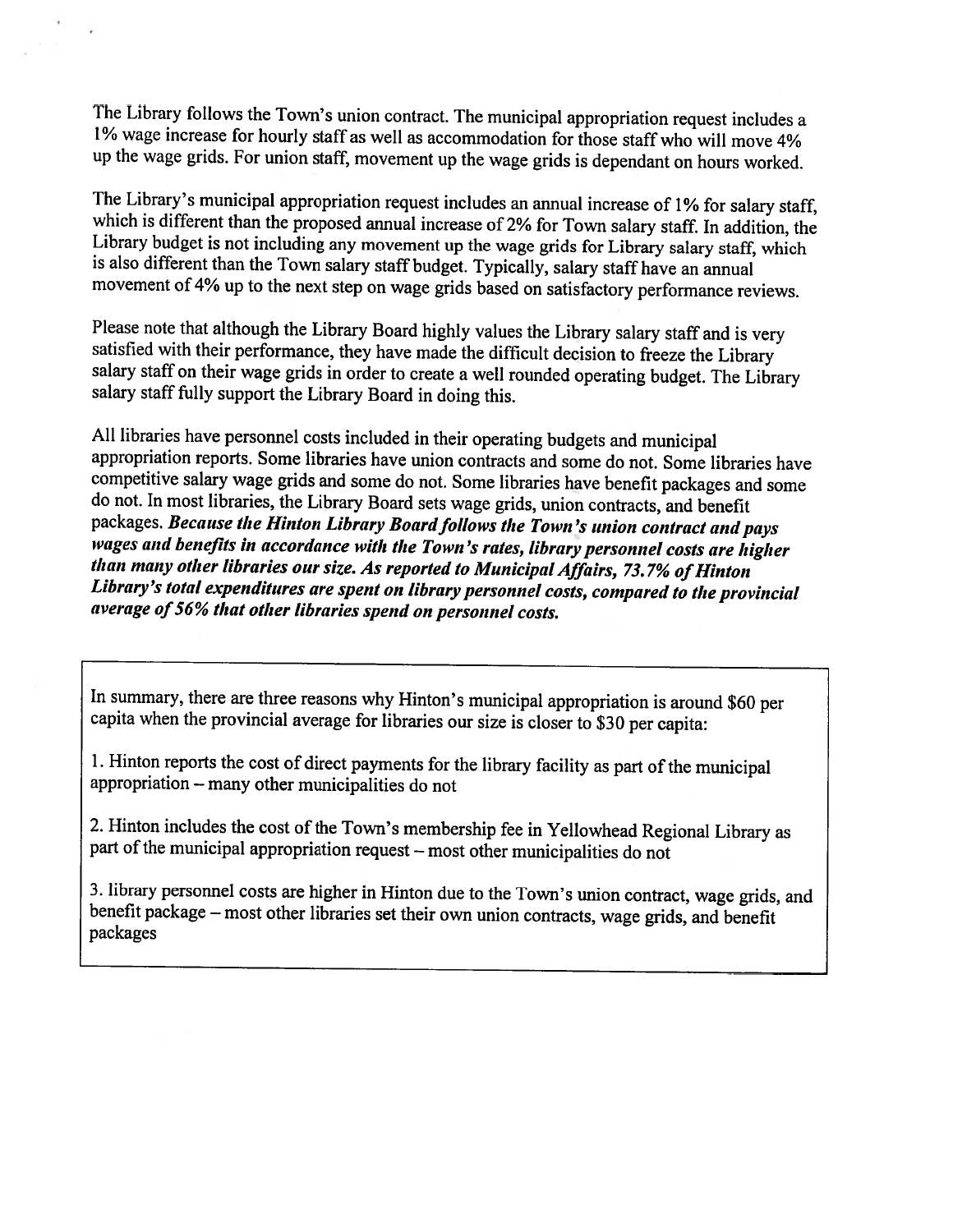# Hinton Municipal Library - Hinton Coal Branch Archives <sup>2017</sup> Municipal Appropriation reques<sup>t</sup> follow up Presented to Standing Committee—January 10, <sup>2017</sup>

 $\mathcal{E}=\frac{m_{\nu}}{m_{\nu}m_{\nu_{\nu}}}$ 

The mandate of the Hinton Coal Branch Archives, as part of the Hinton Municipal Library, is to acquire and preserve records of historical and cultural value to the Town of Hinton and surrounding community, and to make such records available to the public.

The Hinton Coal Branch Archives and the Northern Rockies Museum are currently working together to make sure alt collection materials are housed in the correct institution. This involves transferring paper documents and print materials to the archives and <sup>p</sup>hysical objects to the museum.

- The archives operate 12 hours per week or 624 hours per year
- Staff respond to around 45 research requests per year each request takes about 3 hours to fill, which totals 135 staff hours per year
- The archival collection contains unique items that have been donated by community members and organizations to the archives, such as:
	- <sup>o</sup> paper documents
	- <sup>o</sup> maps
	- <sup>o</sup> photographs and negatives
	- <sup>o</sup> books and videos
	- <sup>o</sup> newspapers in print and microfilm formats
	- <sup>o</sup> digital files
- Archival technology, equipment and furnishings include
	- <sup>o</sup> local database
	- <sup>o</sup> microfilm reader
	- <sup>o</sup> map cabinets
	- <sup>o</sup> storage shelving
	- <sup>o</sup> archival quality housing materials

## Current cost of archival services in the 2017 library operating budget

| Staff wages                      | \$16,500        |
|----------------------------------|-----------------|
| <b>Staff benefits</b>            | $\sqrt{$2,500}$ |
| Staff training and travel        | $\sqrt{$6,000}$ |
| Supplies                         | \$500           |
| Database contract                | \$400           |
| Institutional memberships        | \$600           |
| Annual cost of archival services | \$26,500        |

Please note: Archival facility costs and maintenance (for example, the specialized environmental controls) are par<sup>t</sup> of the Town budget not the Library budget.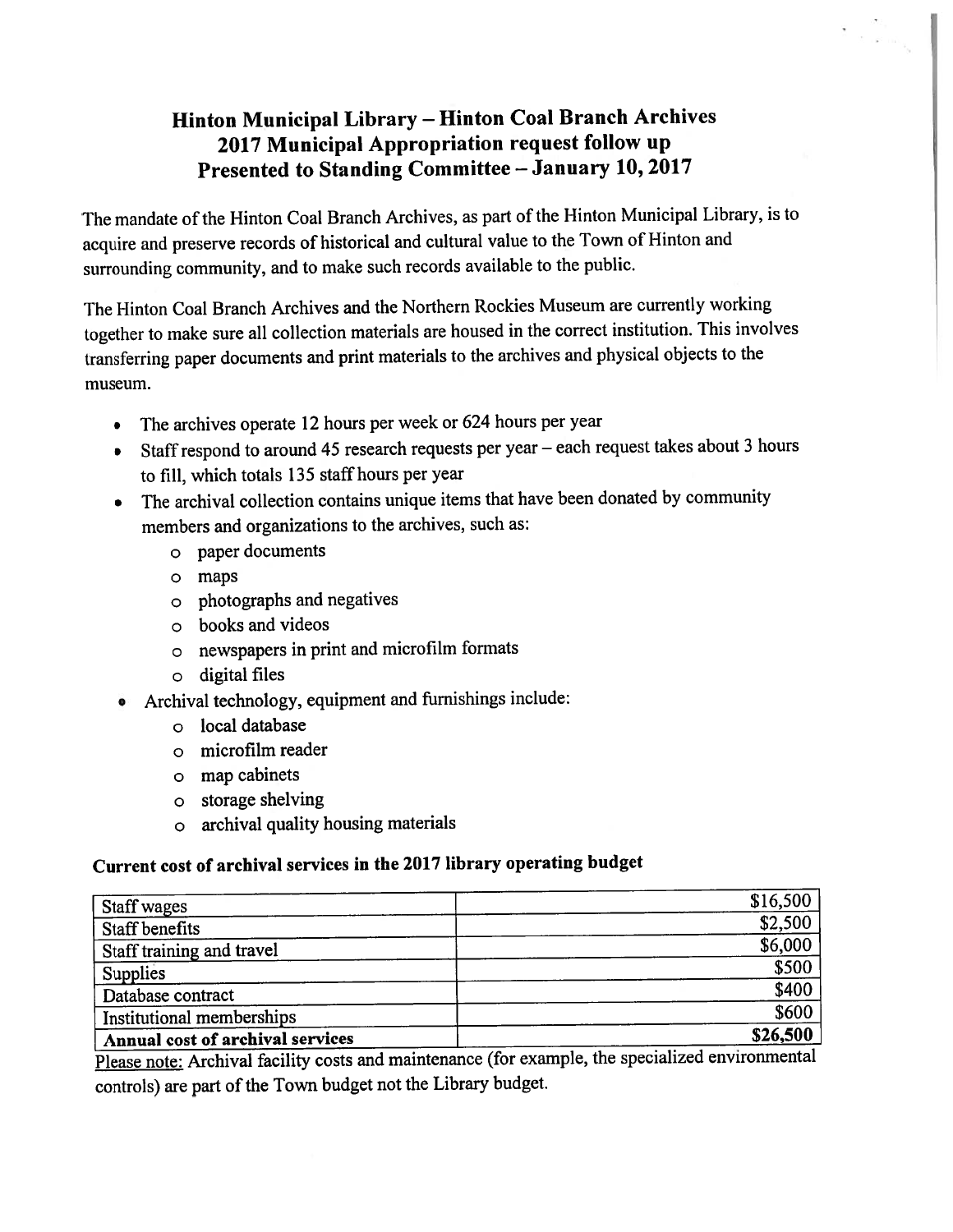Attachment#2

# Hinton Fire Work Experience Program Highlights

The Hinton Fire Department work experience program has undergone some big changes in the last couple of years. To keep up with increased demand on fire prevention/education programs for the community and an increased demand on basic building inspection this program has become more needed than ever. Included in the program and <sup>a</sup> benefit to the community we have listed below some key highlights of the program:

| Enhanced response times to incidents<br>$\bullet$ | Lower response times                                            |
|---------------------------------------------------|-----------------------------------------------------------------|
| during the week                                   | Faster on scene time with a full                                |
|                                                   | complement of firefighters                                      |
|                                                   |                                                                 |
| Fire Pre-plans on buildings                       | Begin out pre-incident planning of high                         |
|                                                   | hazard occupancies with the town                                |
|                                                   |                                                                 |
| <b>Basic Fire Inspections</b>                     | Increase business awareness of fire safety                      |
|                                                   | and fire code for their business and                            |
|                                                   | building occupants                                              |
| Helps with OHS and code of practice               |                                                                 |
| standards                                         | Keep up to date and compliment with                             |
|                                                   | <b>OH&amp;S standards</b>                                       |
|                                                   |                                                                 |
| <b>Community Group tours</b>                      | Increased community presence to the<br>$\overline{\phantom{0}}$ |
|                                                   | firehall and create a positive image                            |
|                                                   |                                                                 |
| Increase in truck maintenance plans               | Keep up on maintenance and basic truck                          |
|                                                   | checks to ensure proper use of equipment                        |
|                                                   | and that equipment will be operational                          |
| <b>Fire Prevention program</b>                    | ready                                                           |
| 1. Learn not to burn                              |                                                                 |
| 2. School visits                                  | Increased fire safety programs                                  |
| 3. P.A.R.T.Y Program                              |                                                                 |
|                                                   |                                                                 |
|                                                   |                                                                 |
| 1/3 programs in the country with a high           | Great opportunity to showcase Hinton and                        |
| application demand                                | bring more exposure to the town,                                |
|                                                   | becoming a leader in fire service training                      |
|                                                   |                                                                 |